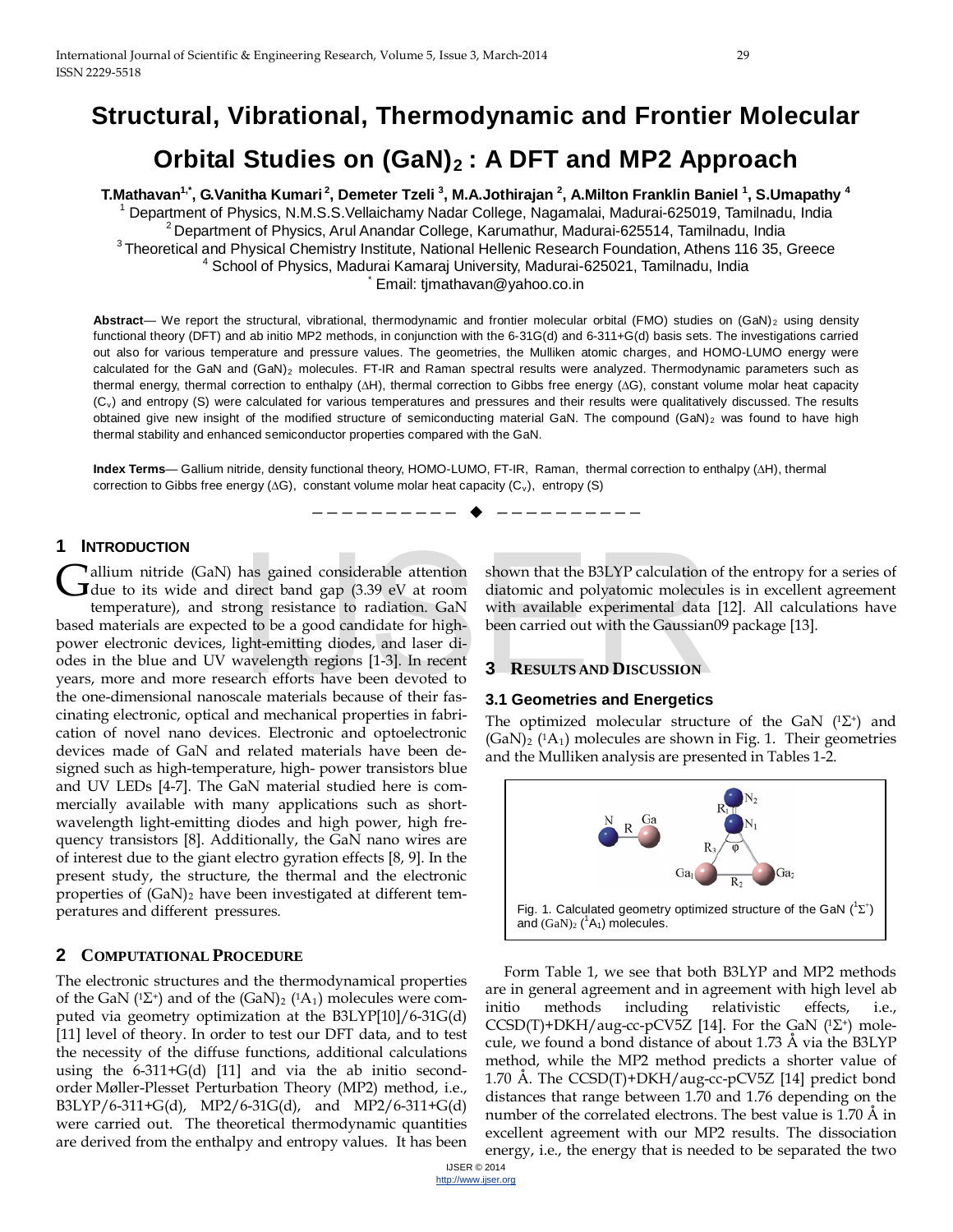atoms is very high. We found to be 3.33-3.79 eV depending on the used method, while the best given value is 3.54 eV at CCSD(T)+DKH/aug-cc-pCV5Z [14]. Finally, we observe that the addition of the diffuse functions in the 6-31G(d) basis set is not necessary, and that the B3LYP method predicts data that are in agreement with high level ab initio methods. Thus, for the study of the GaN molecule the B3LYP/6-31G(d) method is a good one.

## TABLE 1

Energies, E(hartree), bond length,  $R(\AA)$ , dissociation energy,  $D_e(eV)$ , Mulliken charges on N,  $q_N(e)$ , dipole moments,  $\mu$ (Debye) of the GaN(<sup>1</sup> $\Sigma$ <sup>+</sup>) molecule at different levels of theory.

| Method <sup>a</sup>  | Energy      | R       | $\mathbf{D}_{e}$ | $q_N$   | μ      |
|----------------------|-------------|---------|------------------|---------|--------|
| B3LYP/1              | -1977.49801 | 1.730   | 3.79             | $-0.43$ | 4.03   |
| B3LYP/2              | -1979.45677 | 1.723   | 3.62             | $-0.56$ | 4.47   |
| MP2/1                | -1975.67993 | 1.706   | 3.38             | $-0.40$ | 5.47   |
| MP2/2                | -1977.68534 | 1.702   | 3.33             | $-0.58$ | 5.91   |
| CCSD(T) <sup>b</sup> |             | 1.758   | 3.54             |         | 4.24   |
|                      |             | (1.695) |                  |         | (3.94) |

<sup>a</sup> 1: 6-6-31G(d), 2: 6-311+G(d). <sup>b</sup> CCSD(T)+DKH/aug-ccpCV5Z, 8(28) correlated electrons, Ref. [14].

#### TABLE 2

Energies, E(hartree), bond lengths, R(Å), angles, φ(degress), dipole moments, μ(Debye), and Mulliken charges on N and Ga,  $q_N$  and  $q_{Ga}$  (e) of the  $(GaN)_2$  (<sup>1</sup>A<sub>1</sub>) molecule at different levels of theory.

| Method <sup>a</sup> | Energy      | $\mathbf{R}_1$ | $\mathbf{R}_{2}$ | $\mathbf{R}_3$ | $\phi$    |
|---------------------|-------------|----------------|------------------|----------------|-----------|
| B3LYP/1             | -3955.33278 | 1.123          | 2.421            | 2.448          | 59.2      |
| B3LYP/2             | -3959.23817 | 1.110          | 2.511            | 2.599          | 57.8      |
| MP2/1               | -3951.74503 | 1.134          | 2.462            | 2.782          | 52.5      |
| MP2/2               | -3955.74581 | 1.124          | 2.531            | 2.882          | 52.1      |
|                     |             |                |                  |                |           |
|                     | μ           | $q_{N1}$       | $q_{N2}$         | $q_{Ga1}$      | $q_{Ga2}$ |
| B3LYP/1             | 0.73        | $-0.04$        | $-0.08$          | 0.06           | 0.06      |
| B3LYP/2             | 0.88        | $-0.40$        | 0.32             | 0.04           | 0.04      |
| MP2/1               | 0.43        | 0.01           | 0.01             | $-0.01$        | $-0.01$   |
| MP2/2               | 0.19        | $-0.27$        | 0.27             | 0.00           | 0.00      |

The  $(GaN)_2$  (1A<sub>1</sub>) molecule has a T-shaped structure, see Figure 2, and it is formed by the interaction of the  $N_2$  and  $Ga<sub>2</sub>$ molecules. Note that while in the free  $N_2(X^1\Sigma_g^+)$  molecule a strong triple bond is formed with a bond distance of 1.106 Å at the B3LYP/6-31G(d) level of theory; here the  $N_2$  molecule is excited, it has a double bond, and it corresponds to the  $N_2(^{3}\Pi_g)$  state with a bond distance of 1.121 Å at B3LYP/6-31G(d). The free Ga<sub>2</sub> (X<sup>3</sup>II) molecule has a bond length of 2.456 Å at B3LYP/6-31G(d). The  $R_1$  and  $R_2$  bond lengths are in good agreement for the four used methods. However, a large discrepancy is observed for the  $R_3$  distance. Note, that the present B3LYP/6-31G(d) calculation predicts the shortest distance among the four method. However, MP2 calculations which carried out on neutral, cation and anion  $(GaN)$ <sub>2</sub> species using the aug-cc-pVTZ basis set, predict for the  $(GaN)_2$  ( $^1A_1$ ) a  $R_3$  = 2.332 Å [15]. Thus, again it seems that the B3LYP/6-31G(d) method is an adequate method for the calculation of the  $(GaN)_2$  molecule.

# **3.2 Mulliken atomic charge and HOMO-LUMO orbitals**

About  $0.5$   $e$  is transferred from the Ga atom to the N atom in the GaN molecule via all used methods, see Table 1. In the  $(GaN)_2$  molecule, all methods show that the Ga atoms have nearly 0 charges. However, for the N atoms, there is a discrepancy about the charges on the N atoms between the two basis sets. The addition of the diffuse functions leads to an increase of the charges of the N atoms. The N atom which forms bonds with the  $Ga<sub>2</sub>$  has a negative charge while the other one is positively charged.

In Fig. 2 are shown the frontiers molecular orbitals, i.e., HOMO and the LUMO orbitals. In the GaN molecule the Ga atom is excited and has a 4s13p2 configuration. As a result, the two p electrons of the Ga atom form  $\pi$  bonds with the  $p_x$  and  $p_y$  electrons of the N atom. Thus, the HOMO and the HOMO-1 orbitals have the same picture, but in a different axes. In the  $(GaN)_2$  the HOMO orbital corresponds to the bonds between  $Ga<sub>2</sub>$  and  $N<sub>2</sub>$ . The HOMO-LUMO energy gap of the GaN and (GaN)2 species has been calculated at 0.06 and 0.03 eV, respectively via the B3LYP method for both functionals. The corresponding MP2 values for both functionals are 0.36 and 0.18 eV. The HOMO-LUMO energy gap is very sensitive to the method used. However, both methods shows that the GaN molecule has a double value than the  $(GaN)_2$  molecule.



# TABLE 3

| Calculated frequencies (cm <sup>-1</sup> ), IR intensities (Km/mol) and |  |  |  |
|-------------------------------------------------------------------------|--|--|--|
| Raman activities (Å4/amu) at B3LYP/6-31G(d) level of theory.            |  |  |  |
|                                                                         |  |  |  |

| <b>Species</b>                                   | <b>Assignments</b>                 | $\omega$            | <b>IR</b>                       | Raman    |
|--------------------------------------------------|------------------------------------|---------------------|---------------------------------|----------|
|                                                  |                                    |                     | intensity                       | activity |
| GaN                                              | $v(Ga-N)$                          | 761.8               | 2.0                             | 6942     |
|                                                  |                                    |                     |                                 |          |
| $(GaN)_2$                                        | $\delta(Ga-N)$ in plane            | 74.2                | 2.3                             | 16.1     |
|                                                  | $v(Ga-N)$                          | 132.4               | 0.9                             | 161.4    |
|                                                  | $\tau(N-N)$                        | 204.9               | 2.9                             | 0.00     |
|                                                  | $v(Ga-Ga)$                         | 205.3               | 0.02                            | 485.8    |
|                                                  | $\delta(N-N)$ out of plane         | 260.8               | 59.8                            | 0.9      |
|                                                  | $v(N-N)$                           | 2191.2              | 527.9                           | 2277     |
| $\sim$ $\sim$ $\sim$ $\sim$ $\sim$ $\sim$ $\sim$ | $^{\circ}$ 1<br>$\sim$ $\sim$<br>. | . .<br>$^{\bullet}$ | . .<br>the contract of the con- |          |

<sup>a</sup> ν: Stretching vibration δ: Bending vibration, τ: torsion.

# **3.3 FT-IR analysis**

The detailed vibrational assignments of fundamental modes of (GaN)2 and GaN were calculated. In Table 3 are given the calculated frequencies, the IR intensities and the Raman activities. For the GaN molecule, the calculated vibrational peak occurred at  $761 \text{ cm}^1$  in agreement with experimental value

IJSER © 2014 [http://www.ijser.org](http://www.ijser.org/)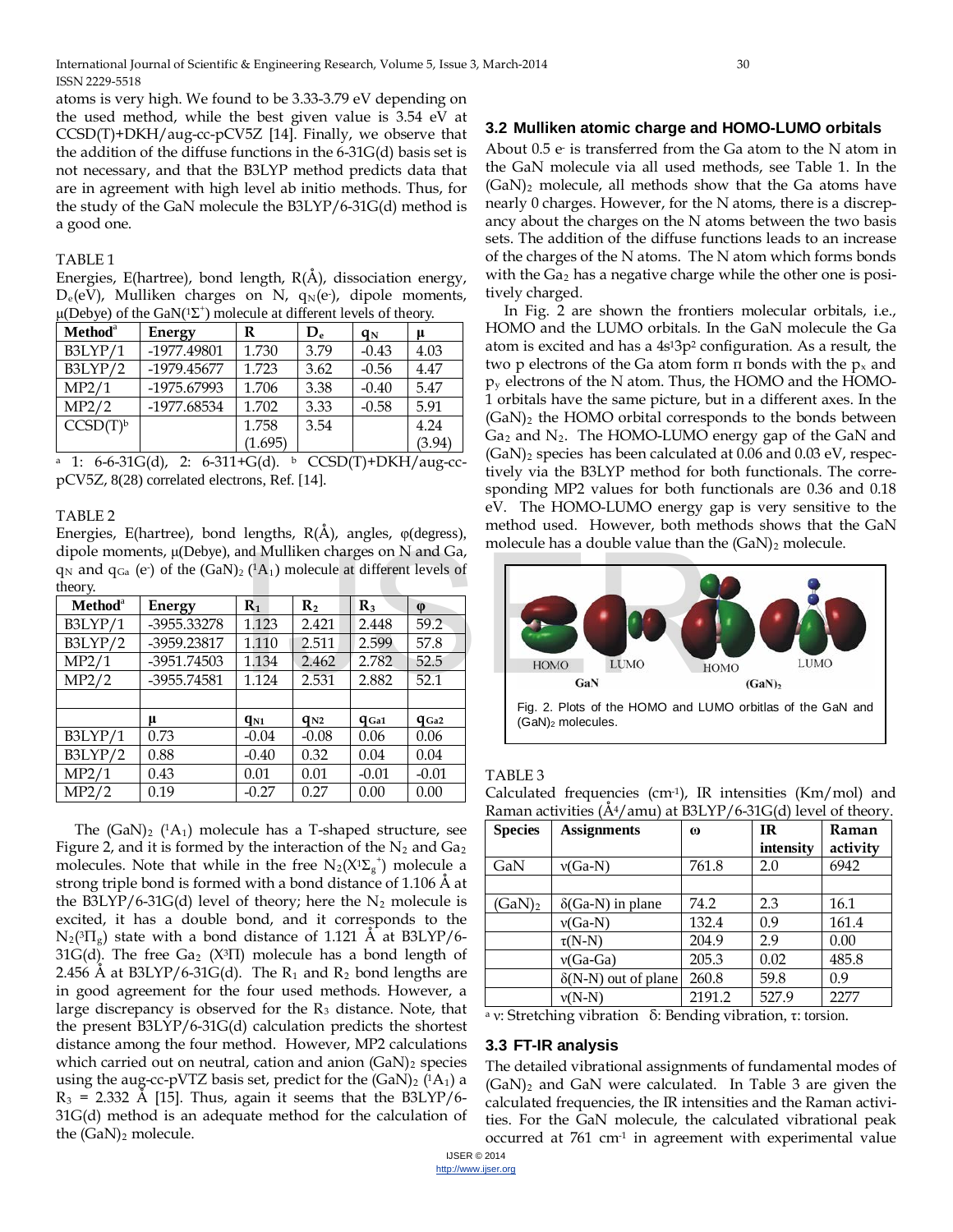[16]. For the  $(GaN)_2$  molecule, there are not any experimental data as far as we know. Note, that the stretching vibrations that correspond to Ga-Ga and N-N are 205 and 2191 cm-1, while the corresponding values of the free  $Ga_2(X^{3}\Pi_g)$  and  $N_2(^{3}\Pi_g)$  are 200 and 1842 cm<sup>-1</sup> at the B3LYP/6-31G(d) level of theory. Thus, while for stretching vibrations that correspond to Ga-Ga there is no difference between the free  $Ga<sub>2</sub>$  and  $(GaN)<sub>2</sub>$ , for the stretching vibrations that correspond to N-N, there is a significant blue shift of  $350 \text{ cm}^1$  with respect to the free  $N_2$  ( ${}^{3}T_{g}$ ). The FT-IR and Raman values of GaN and  $(GaN)_2$  is constant for entire calculations.



# **3.4 Analysis of thermodynamic properties**

Thermal correction to enthalpy, thermal correction to Gibbs free energy, E (Thermal),  $C_V$  and Entropy are computed at various temperature (T) using the B3LYP/6-31G(d) method. These values are shown in figures 5-9.

From the following figures, we see that the value of the thermal correction to the enthalpy of the  $(GaN)_2$  molecule is increased more than the corresponding value of the GaN species. Generally, the positively increase of the enthalpy of formation indicates endothermic reaction. The negatively increasing  $\Delta G$  values of  $(GaN)_2$  were largely varied from the GaN, above the room temperature due to their temperature dependent stability. All changes in internal energy of system are due to changes in thermal energy, as a result of the heat transfer. The  $C_V$  value of  $(GaN)_2$  and  $GaN$  are shown in figure 8.